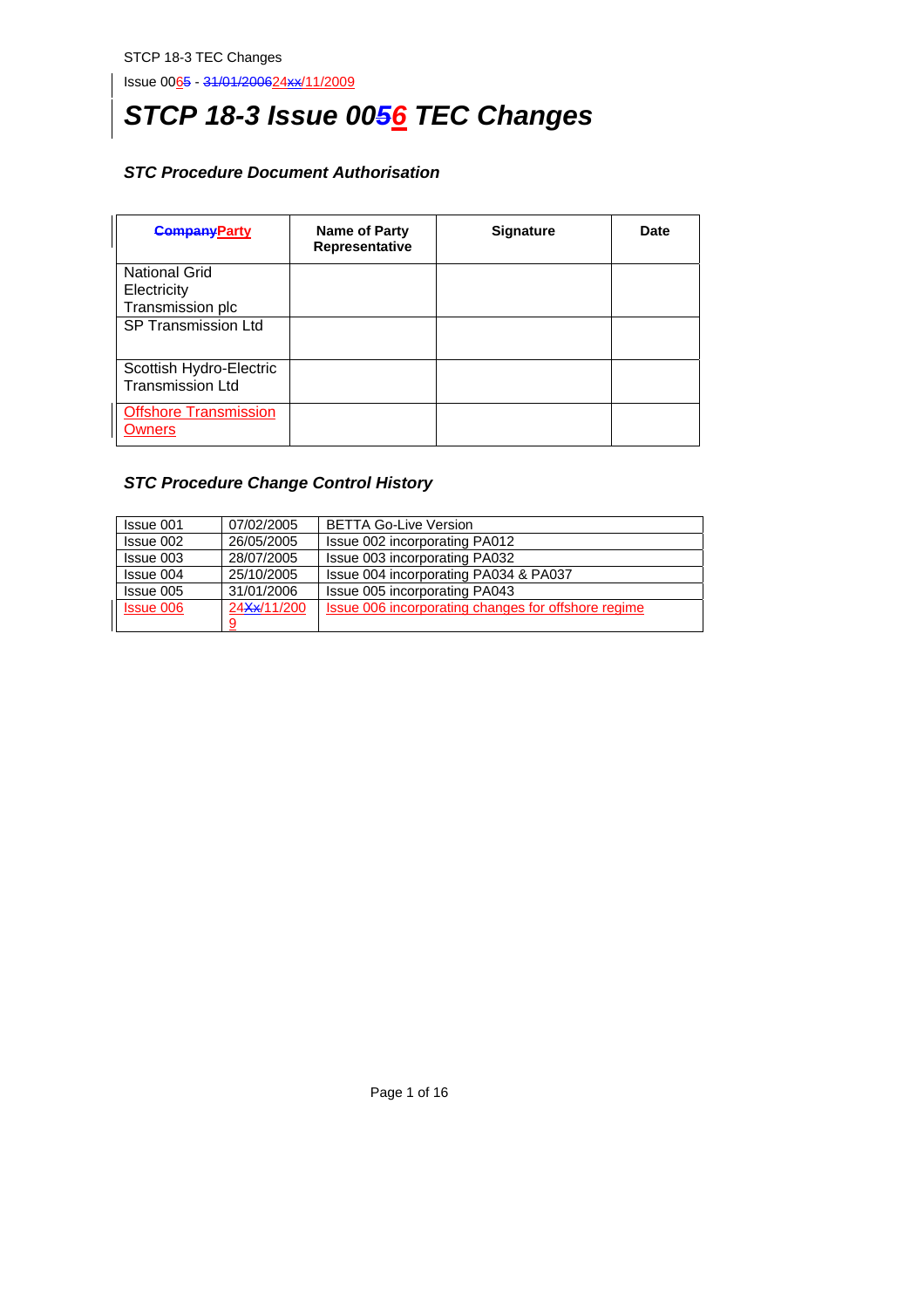# **1 Introduction**

# *1.1 Scope*

- 1.1.1 This procedure describes the process for the submission of a NGET Construction Application to a TO for a Modification as a result of a User applying to NGET for a revision of their long term Transmission Entry Capacity (TEC) and if required the issue of a TO Construction Offer, and also the process for the submission of a NGET TEC Exchange Rate Application to a TO as a result of Users applying to NGET for an Exchange Rate Request and the issue of a TO TEC Exchange Rate. It defines the tasks, the formal documentation, interface requirements, the timescales and the responsibilities required between NGET, the Host TO, Affected TO and Other Affected TO(s) from receipt of a User Application, to the signing of an Offer.
- 1.1.2 This procedure applies to NGET and each TO. For the purposes of this document, TOs are:
	- SPT; and
	- SHETL and-
	- All Offshore Transmission Licence holders as appointed by Ofgem from time to time.
- **Formatted:** Tabs: 2 cm, List  $t$ ab + Not at 1.5 cm **Formatted:** Bullets and Numbering

# *1.2 Objectives*

1.2.1 The objective of this procedure is to detail how the TEC Changes process will be addressed across the NGET - TO interfaces to enable the Parties to discharge their responsibilities under the STC and to ensure that responsibilities are clear.

# *1.3 Background*

1.3.1 Under the CUSC a User can apply to NGET to amend their contractual arrangements for TEC on the **National Electricity GB** Transmission System. The impact such a change may have on the GB Transmission SystemNational Electricity Transmission System necessitates communication between NGET and each Affected TO to address any impact and, if necessary, raise an NGET Construction Application.

# **2 Key Definitions**

### *2.1 For the purposes of STCP 18-3:*

- 2.1.1 **Affected TO(s)** means any TO in relation to whose Transmission System is affected by the User Application for use of the GB National Electricity Transmission System and satisfies the criteria set out in the STC, Schedule Four (see STC Section D, part 2, paragraph 2.2.2 in respect of the production of TO Construction Offers or STC Section D, part 3, paragraph 1.1.2 in respect of the production of TO TEC Exchange Rates).
- 2.1.2 **Affected Parties** means the Host TO, Affected TO(s) and Other Affected TO(s) as appropriate, involved in producing TO Construction Offers or TO TEC Exchange Rates relating to a particular User Application.
- 2.1.3 **Application Programme** means a programme to manage the application process and forms part of the Scheme Briefing Note. The Application Programme lists the milestones against which the dates agreed by all parties are inserted.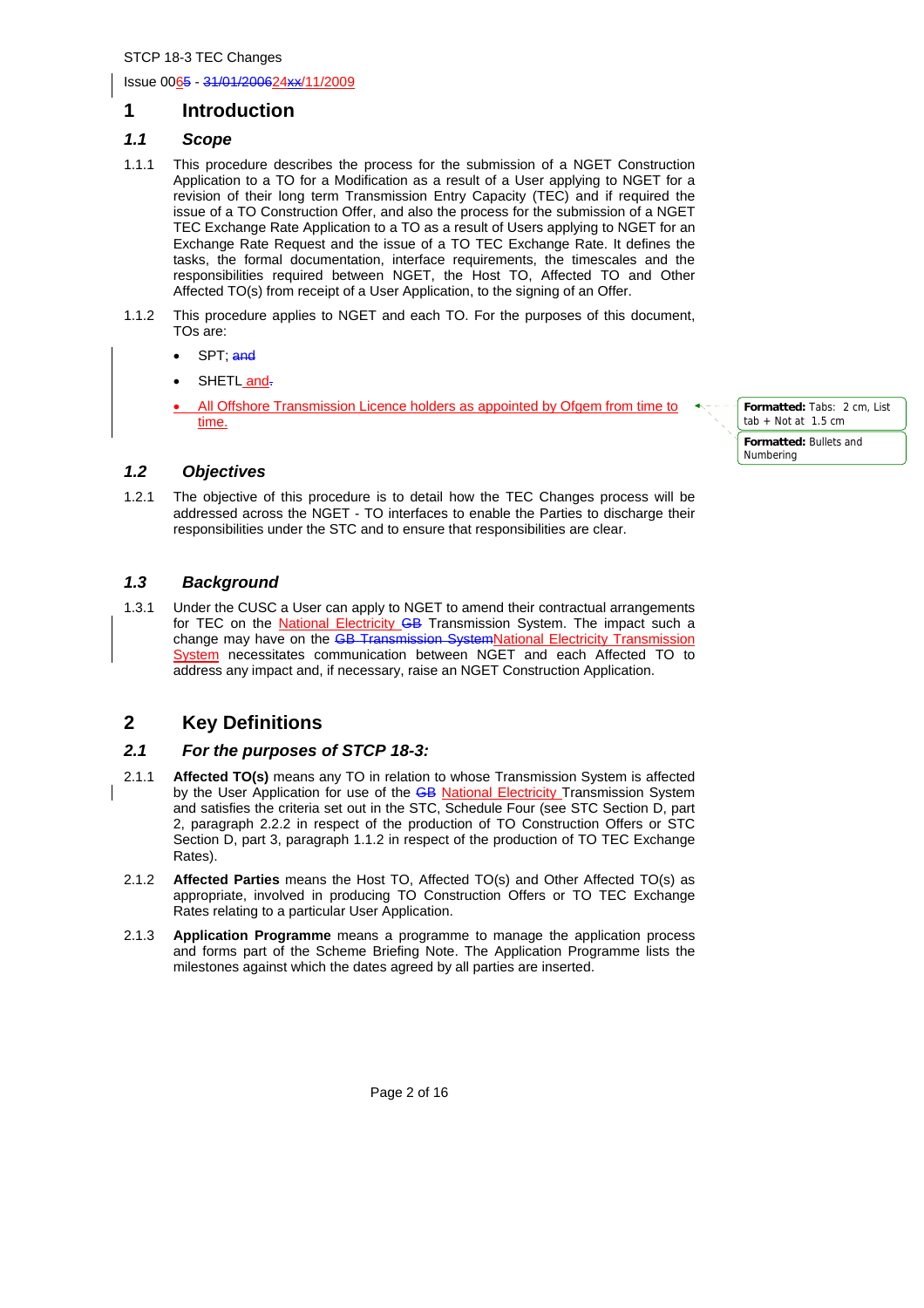- 2.1.4 **Application Steering Group** means a team made up of named representatives from NGET, the Host TO, Affected TO(s) and Other Affected TO(s) (as appropriate), the "Application Steering Group", shall be formed to oversee the application process. The members of the Application Steering Group shall be identified on the Scheme Briefing Note. The remit of this group is to agree the Application Programme, monitor progress and agree any changes. The Application Steering Group is also responsible for resolving any disagreements relating to an NGET TEC Exchange Rate Application at first instance, prior to any necessary escalation. Dialogue will take place in person, by email, telephone or video conferencing as appropriate.
- 2.1.5 **Host TO** means the Transmission Owner whose Transmission System is located at the Relevant Connection Site (see STC Section D, part 2, paragraph 2.2.1 in respect of the production of TO Construction Offers or STC Section D, part 3, paragraph 1.1.1 in respect of the production of TO TEC Exchange Rates).
- 2.1.6 **Named Contact** means, in terms of the TO, the person to initially receive the NGET TEC Exchange Rate Application on behalf of that TO and, in terms of NGET, the person to whom a User Application for an Exchange Rate Request is sent in accordance with the CUSC.
- 2.1.7 **Other Affected TO(s)** means any TO who is not a Host TO or an Affected TO, but which receives Construction Planning Assumptions or TEC Exchange Planning Assumptions, or NGET otherwise identifies that it is likely to be required to enter into a TO Construction Agreement in respect of the Construction Project or produce a TO TEC Exchange Rate.
- 2.1.8 **Scheme Briefing Note** means the note that is provided from NGET to the TO to update the status and details of the Application. A pro-forma is provided in Appendix B1 of STCP 18-1 Connection and Modification Application. When used in respect of an Exchange Rate Request, an Application Type of "TEC Exchange" should be recorded in Section 2 of the Scheme Briefing Note.

# **3 Procedure**

### *3.1 Requests for extension to application process timescale*

- 3.1.1 It may be necessary, at any stage of the TEC Changes process, for an extension to the application timescales to be considered. Where a Party identifies the need for an extension in timescales then this shall initially be discussed by the Application Steering Group. If the Application Steering Group agrees that there is a need for an extension, NGET shall submit an application to the Authority for an extension in timescales. The Affected Parties shall provide any relevant information reasonably requested by NGET to enable NGET to make a timely submission for such an extension to the application timescales.
- 3.1.2 Where a Party requires an extension to its timescales and the Application Steering Group does not agree, then that Party may submit such a request to the Authority. Any Party submitting such a request to the Authority shall inform (as appropriate) NGET and the other Affected Parties of the request. NGET may need to separately submit a request to the Authority for an extension to its application timescales. The Affected Party shall provide any relevant information requested by NGET to enable NGET to make a timely submission for such an extension to its application timescales.
- 3.1.3 NGET and the Affected Parties shall work to the agreed Application Programme, unless notified by the Party making the request that the Authority has granted an extension to its application timescales. If an extension to the application timescales is granted, the Parties shall discuss the Application Programme and the NGET Lead Person shall update the Scheme Briefing Notes as necessary and email the appropriate updated Scheme Briefing Note to each Affected Party.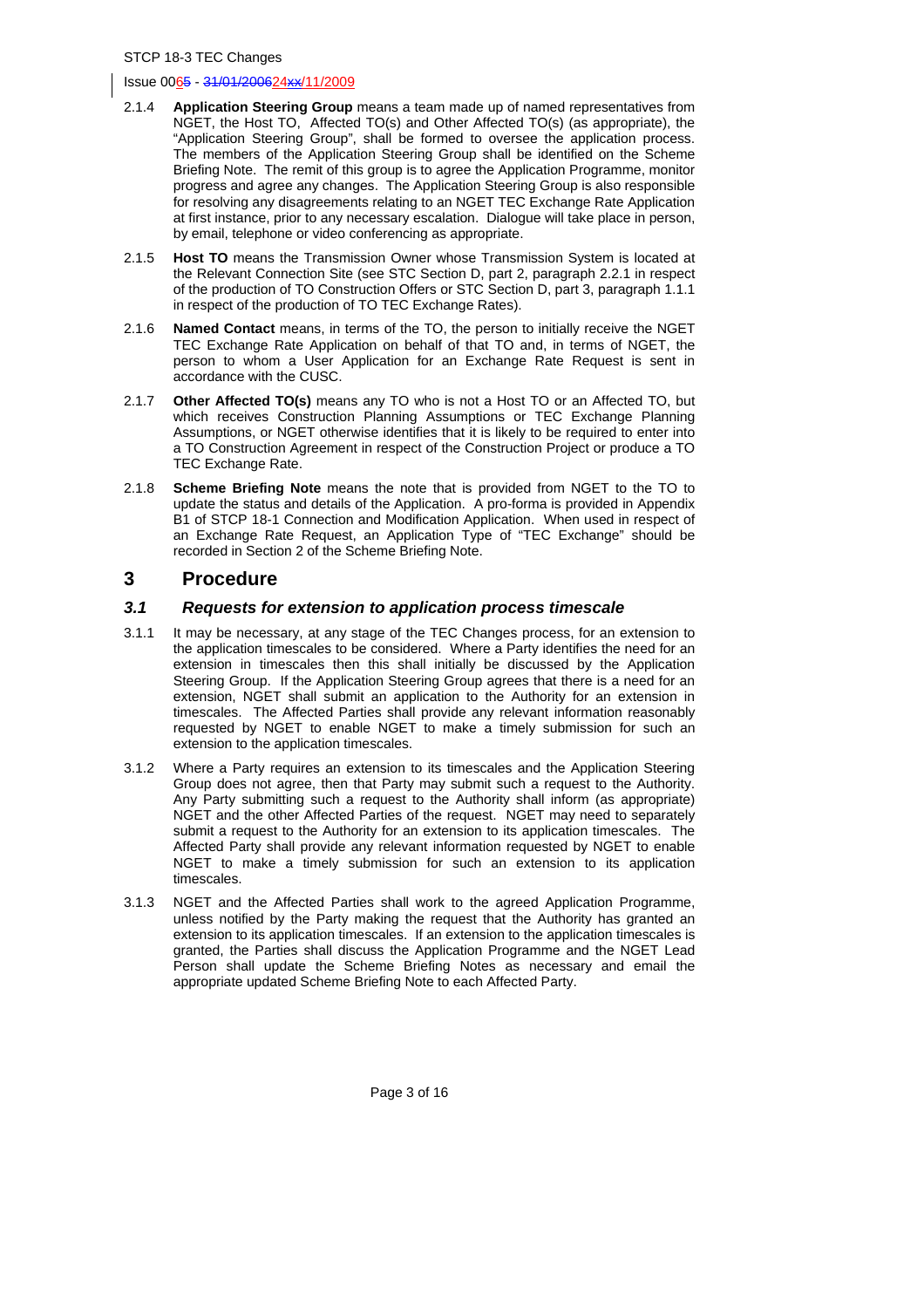#### *3.2 TEC Decrease Process*

- 3.2.1 In accordance with the CUSC, a User can decrease its TEC by giving NGET not less than 5 Business Days notice.
- 3.2.2 Within 2 Business Days of receiving the notice to reduce TEC from the User, NGET shall send a copy of the notice to the relevant Parties, in accordance with STC, Schedule Four. The relevant Parties may wish to consider whether the TEC decrease necessitates changes to the investment plan (in accordance with STCP 16-1 Investment Planning).
- 3.2.3 Following receipt of the notice to reduce TEC from the User, NGET shall issue a revised Appendix C of the relevant Bilateral Agreement to the User as soon as practicable. NGET shall then notify the relevant Parties when the change to the User's Bilateral Agreement has been effected.
- 3.2.4 Within 5 Business Days of receiving notification from NGET that the TEC reduction has been effected, the Host TO shall update the relevant Connection Site Specification and send NGET a copy of the updated Connection Site Specification.

#### *3.3 TEC Increase Process*

- 3.3.1 A User can request an increase in its TEC, up to a maximum of the CEC set out in their Bilateral Agreement. The User shall request an increase in TEC in the form of a Modification Application. In accordance with the CUSC, NGET shall make a Modification Offer to the User within 28 days, where practicable, and not more than 3 months (save where the Authority consents to a longer period) after NGET receives the Modification Application.
- 3.3.2 Within 3 business days of receiving the Modification Application from the User, NGET shall submit an NGET Construction Application to each of the Affected Parties, in accordance with STC Schedule Six and/or Schedule Seven. STCP 18-2 Use of System Application (section 3.2) or STCP 18-1 Connection and Modification Application (section 3.2) should be followed as appropriate.
- 3.3.3 The Affected Parties shall each assess whether there is an impact on their Transmission System requiring additional connection and/or infrastructure assets, and identify whether there is a capacity interaction with any unsigned TO Construction Offers.
- 3.3.4 Within 21 calendar days of the NGET Application Date (or such other time as may be agreed), depending on the outcome of the completed impact assessment, either section 3.3.5 or 3.3.6, is followed.
- 3.3.5 If any of the Affected Parties determine that there is no impact on their respective Transmission System, then they will inform NGET, in accordance with the Application Programme, that there are no Transmission Connection Works required. Such Affected Parties will at the same time as notifying NGET that they shall not be submitting a TO Construction Offer, or such other time as may be agreed within the 28 days Application Programme, notify NGET of any technical design or operational criteria which they intend to assume will apply to User Equipment at the Relevant Connection Site. Where none of the Affected Parties has Transmission Construction Works, NGET will inform each of the Affected Parties when the change to the agreement with the User is effected by sending an updated Scheme Briefing Note to them.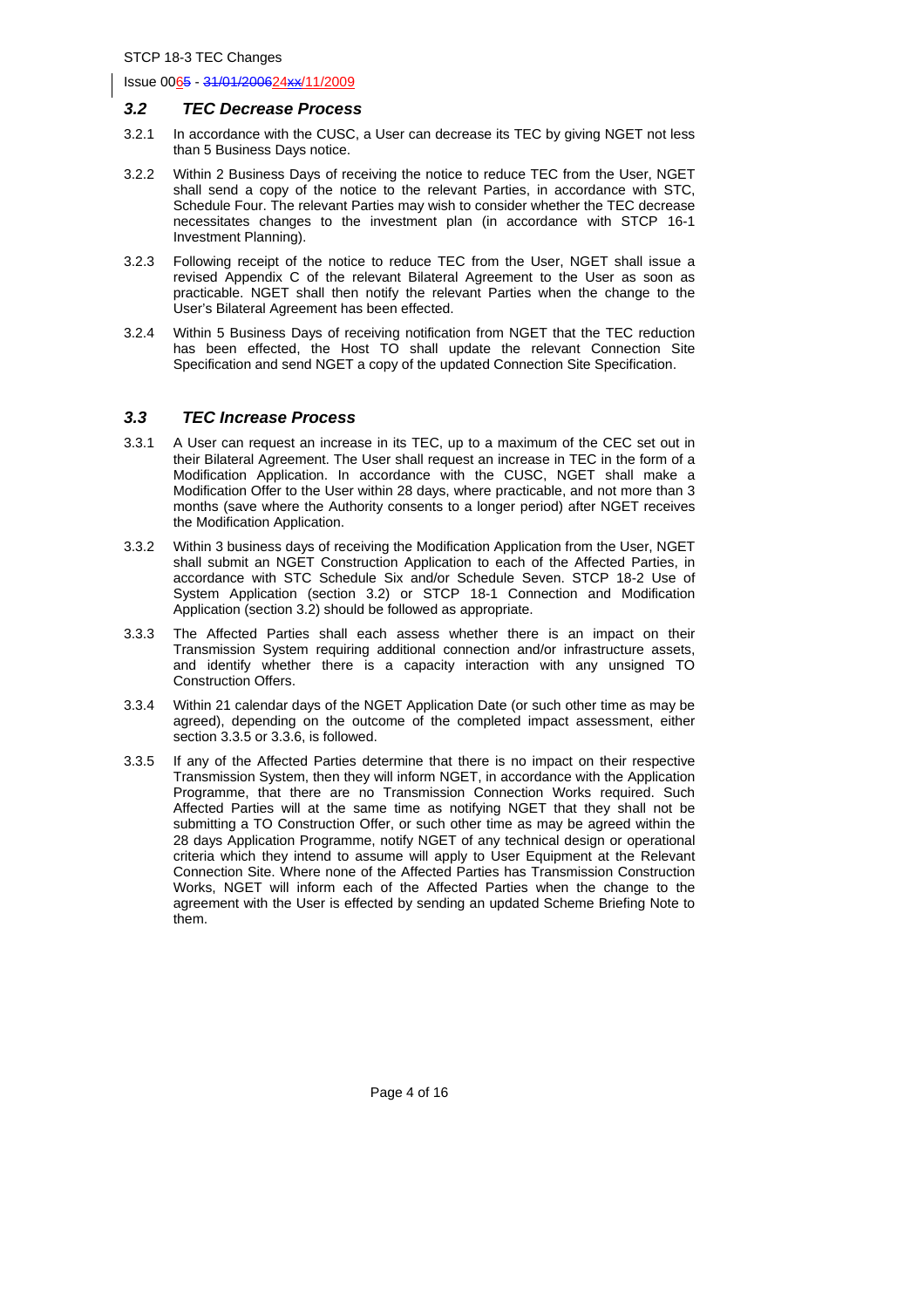#### Issue 0065 - 31/01/200624xx/11/2009

3.3.6 If any of the Affected Parties assess that there is an impact on their respective Transmission System, then they will inform NGET that Transmission Construction Works are required. NGET and the Affected Parties shall agree an Application Programme to enable NGET to make the Offer to the User. NGET shall continue to make the Offer to the User within 3 months of the User Application Date by following STCP 18-1 Connection and Modification Application process from where the Affected Parties assess the impact of the NGET Construction Application to the end of the process.

# *3.4 Exchange of TEC Process*

#### **3.4.1 User Application**

3.4.1.1 Users can trade TEC subject to an Exchange Rate between the sites concerned, calculated by the Affected Parties and NGET and provided to Users by NGET on a chargeable basis. On trading, both the Increasing User and Decreasing User shall submit their Exchange Rate Request to the NGET Named Contact.

#### 3.4.2 **NGET checks the User Application**

- 3.4.2.1 The NGET Named Contact shall appoint the NGET Lead Person. The NGET Lead Person shall check that the User Application is completed correctly and whether the correct Application Fee is received. The fee is dealt with by NGET and the TO(s) in accordance with STCP 19-6 Application Fee. Where the User Application is not completed correctly or the correct fee is not received, the NGET Lead Person shall inform the Applicant as soon as they determine that it is not correct.
- 3.4.2.2 The NGET Lead Person shall determine who is the Host TO, Affected TO(s) and Other Affected TO(s).
- 3.4.2.3 The NGET Lead Person shall utilise the information in the User Application to produce the relevant NGET TEC Exchange Rate Application, in accordance with Schedule 11 of the STC, for each of the Affected Parties. The NGET Lead Person shall initially complete the appropriate Scheme Briefing Notes for each of the Affected Parties, with details from the User Application, the draft Application Programme dates, the Affected Parties, the NGET Lead Person and a NGET scheme number. The NGET Lead Person shall record on the Scheme Briefing Notes whether the Application Fee has been cleared or not.
- 3.4.2.4 Within 3 Business Days of receipt of the User Application, the NGET Lead Person shall send by email and by post the relevant NGET TEC Exchange Rate Application and the appropriate Scheme Briefing Note to the Affected Parties' Named Contact(s). Such NGET TEC Exchange Rate Application will be sent regardless of whether the User Application is effective or not, so that the TO(s) are aware a User Application has been received. Should any Party decide to undertake any work on the NGET TEC Exchange Rate Application before it is effective, then this will be at such Party's own risk.
- 3.4.2.5 A technically effective NGET TEC Exchange Rate Application is where all the necessary technical data has been provided. An effective NGET TEC Exchange Rate Application is one that is technically effective and NGET has informed the TO via the appropriate Scheme Briefing Notes that the Application Fee has been cleared.

#### 3.4.3 **Receipt of an NGET TEC Exchange Rate Application acknowledged by TO(s)**

3.4.3.1 Within 2 Business Days of receipt of the NGET TEC Exchange Rate Application, the Affected Parties shall acknowledge receipt of the NGET TEC Exchange Rate Application to the NGET Lead Person by email, and advise the NGET Lead Person of the name and contact details of their Lead Person. The NGET Lead Person shall update the Scheme Briefing Notes

Page 5 of 16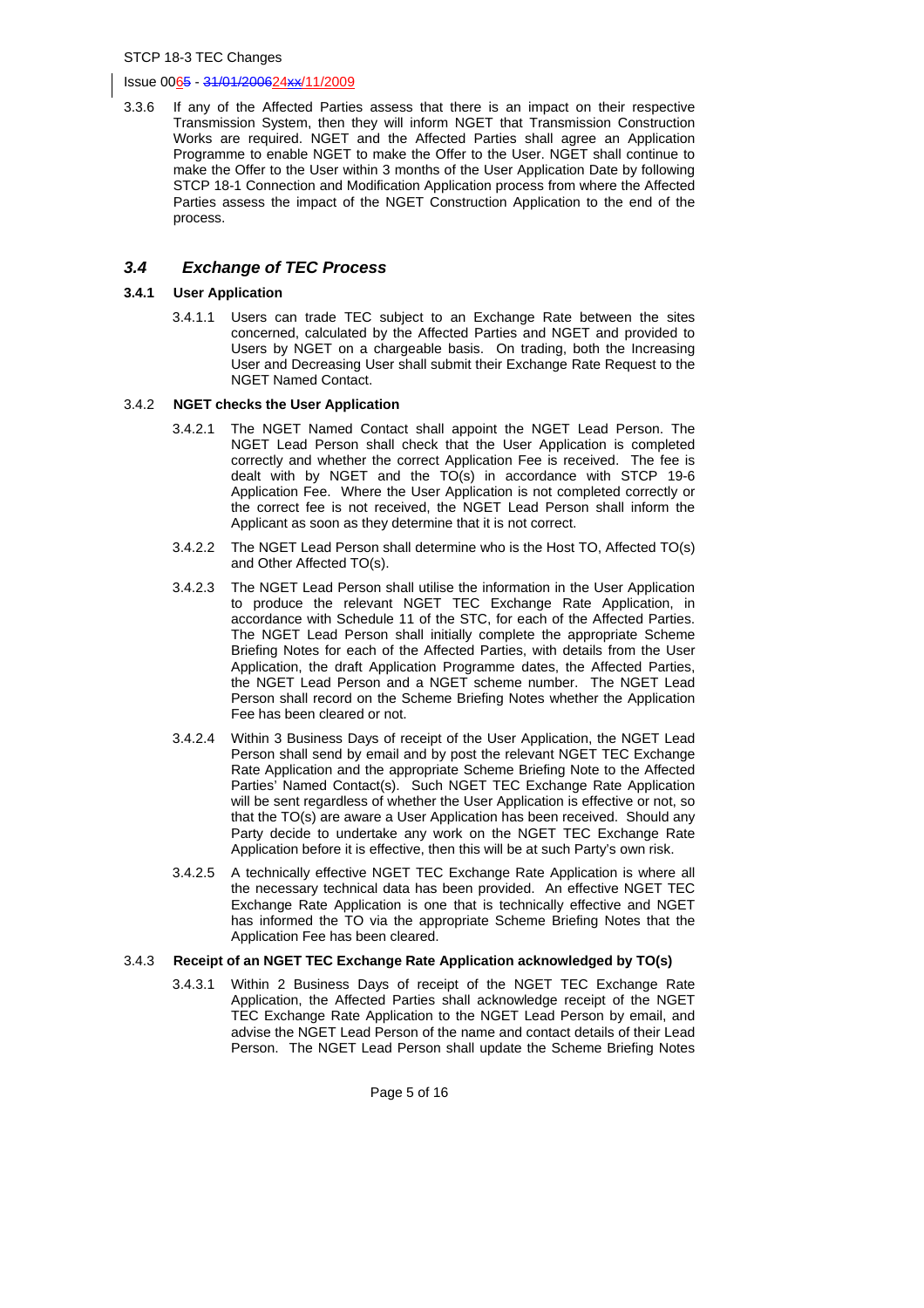with details of the Lead Person of the Affected Parties to whom all formal communication for the application will be addressed, and who are the representatives on the Application Steering Group. The NGET Lead Person shall email the appropriate updated Scheme Briefing Notes to the Affected Parties' Lead Person(s).

3.4.3.2 The NGET Lead Person and Affected Parties' Lead Person(s) shall agree the date to meet to discuss the Application Programme and NGET shall enter this date on the Scheme Briefing Notes. This meeting (step 3.4.13.1) may be cancelled if it transpires that it is not required.

#### 3.4.4 **Application Fee not cleared**

3.4.4.1 If the Application Fee has not cleared, the NGET Lead Person shall seek to obtain the Application Fee from the Applicant.

#### 3.4.5 **NGET confirms that Application Fee cleared**

- 3.4.5.1 When the Application Fee has cleared, the NGET Lead Person shall update the Scheme Briefing Notes with the clearance date and email the appropriate Scheme Briefing Notes to the Affected Parties' Lead Person(s).
- 3.4.5.2 The TO(s) shall invoice NGET with their relevant TO component of the Application Fee in accordance with STCP 19-6 Application Fee.

#### 3.4.6 **NGET shall be informed as to whether the NGET TEC Exchange Rate Application is technically effective or not**

3.4.6.1 Within 5 Business Days of receipt of the NGET TEC Exchange Rate Application, the Host TO and Affected TO(s) (as appropriate) Lead Person(s) shall notify the NGET Lead Person by email, as to whether the NGET TEC Exchange Rate Application is technically effective or not. Where the NGET TEC Exchange Rate Application is considered to be technically non-effective, then the Host TO and Affected TO(s) (as appropriate) Lead Person(s), shall email the NGET Lead Person with detailed reasons as to why it considers it incomplete or unclear in a material respect and the amendments it considers are required to make it technically effective.

#### 3.4.7 **Applicant and TO(s) shall be informed that User Application is technically noneffective**

- 3.4.7.1 A technically non-effective User Application is one where all technical data has not been received.
- 3.4.7.2 If the User Application is technically non-effective, the NGET Lead Person shall inform the Applicant of what data is missing. The NGET Lead Person shall update the Scheme Briefing Notes with the date the Applicant was contacted and email the appropriate Scheme Briefing Notes to the Affected Parties.

#### 3.4.8 **Resolve technical non-effectiveness**

- 3.4.8.1 Where a NGET TEC Exchange Rate Application is technically non-effective as a consequence of the User Application being technically non-effective, the Host TO and Affected TO(s) (as appropriate) shall use best endeavours to liaise and assist NGET to resolve their elements of the technical noneffectiveness. In order to achieve this, NGET may request the TO to resolve the technical non-effectiveness with the Applicant directly.
- 3.4.8.2 If the Applicant cannot submit the data (e.g. because data is not available for new technology) then the Application Steering Group shall assess and advise the Parties whether it can progress the application or not and note/agree any assumptions made. If the NGET TEC Exchange Rate Application is to continue then alternative data may be requested from the Applicant.

Page 6 of 16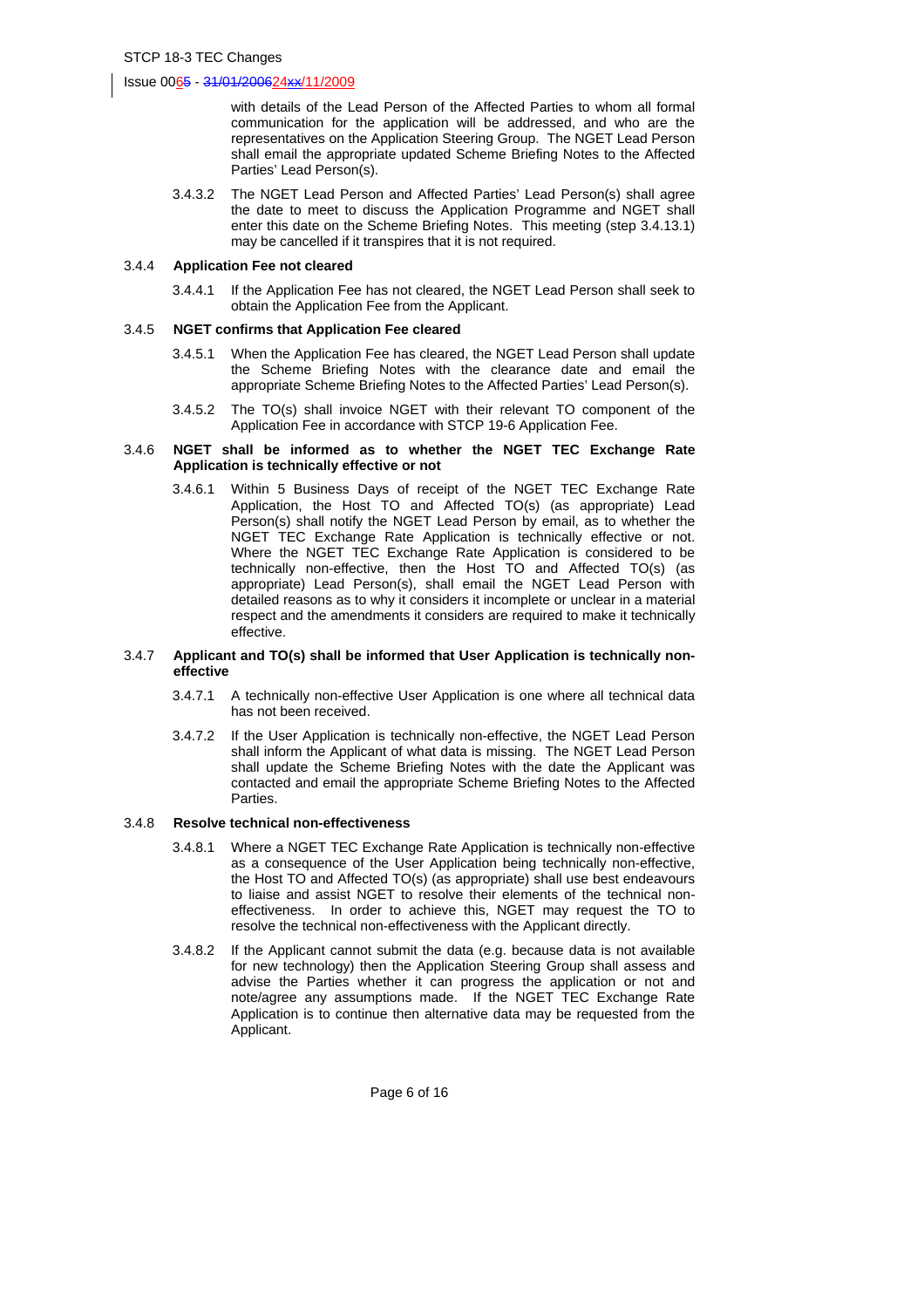3.4.8.3 If the Application Steering Group assess that the NGET TEC Exchange Rate Application cannot progress without the missing technical data then the NGET Exchange Rate Application will be put on hold as ineffective. If and when the missing technical data is supplied to NGET then the process will recommence from 3.4.9.

#### 3.4.9 **NGET is informed that the NGET TEC Exchange Rate Application is now technically effective**

- 3.4.9.1 On receipt of the missing/additional data from the Applicant, the NGET Lead Person shall circulate the data to the Host TO and Affected TO(s) (as appropriate) Lead Person(s). The NGET Lead Person shall also record on the Scheme Briefing Notes the date of when the missing/additional technical data has been received and email the appropriate Scheme Briefing Note to each Affected Party.
- 3.4.9.2 Within 3 Business Days of receipt of the missing/additional data, the Host TO and Affected TO(s) (as appropriate) Lead Person(s) shall confirm to the NGET Lead Person by email whether their NGET TEC Exchange Rate Application is now technically effective. If the NGET TEC Exchange Rate Application is still not technically effective then the process returns to 3.4.6 or otherwise proceeds to 3.4.10.

#### 3.4.10 **NGET confirms User Application Date and NGET Application Date**

3.4.10.1 The NGET Lead Person shall update the Scheme Briefing Notes with the User Application Date, NGET Application Date and the draft Application Programme dates, and email the appropriate Scheme Briefing Note to each Affected Party.

#### 3.4.11 **Affected Parties provided with the TEC Exchange Planning Assumptions**

- 3.4.11.1 If NGET generates TEC Exchange Planning Assumptions it shall forward the TEC Exchange Planning Assumptions, including any updates to the network model, to the Affected Parties' Lead Person(s) within 5 Business Days of the User Application Date.
- 3.4.11.2 In the event that NGET does not intend to generate a set of TEC Exchange Planning Assumptions, NGET shall notify the TO(s) within 2 Business Days of the User Application Date. In this case the Affected Parties will use the general Planning Assumptions already provided under STCP16-1.
- 3.4.11.3 If there is a delay between receipt of the User Application and the User Application being effective, it may be necessary for NGET to provide the Affected Parties with revised and updated TEC Exchange Planning Assumptions, which take account of the generation and demand backgrounds in STCP 22-1 Production of Models for GB System Planning.
- 3.4.11.4 NGET may change, or Affected Parties may request a change to, the TEC Exchange Planning Assumptions.

#### 3.4.12 **Affected Parties assess TEC Exchange Planning Assumptions and draft Application Programme**

- 3.4.12.1 The Affected Parties shall assess the TEC Exchange Planning Assumptions and consider any implications to the draft Application Programme.
- 3.4.12.2 The Affected Parties' Lead Person(s) shall amend or confirm the draft Application Programme to the NGET Lead Person, one Business Day prior to the meeting to agree the Application Programme.

#### 3.4.13 **Application Programme agreed by NGET and Affected Parties**

3.4.13.1 The Application Programme shall be agreed by the NGET Lead Person and Affected Parties' Lead Person(s), within 10 Business Days of the User Application Date. The Application Programme may be agreed at a meeting

Page 7 of 16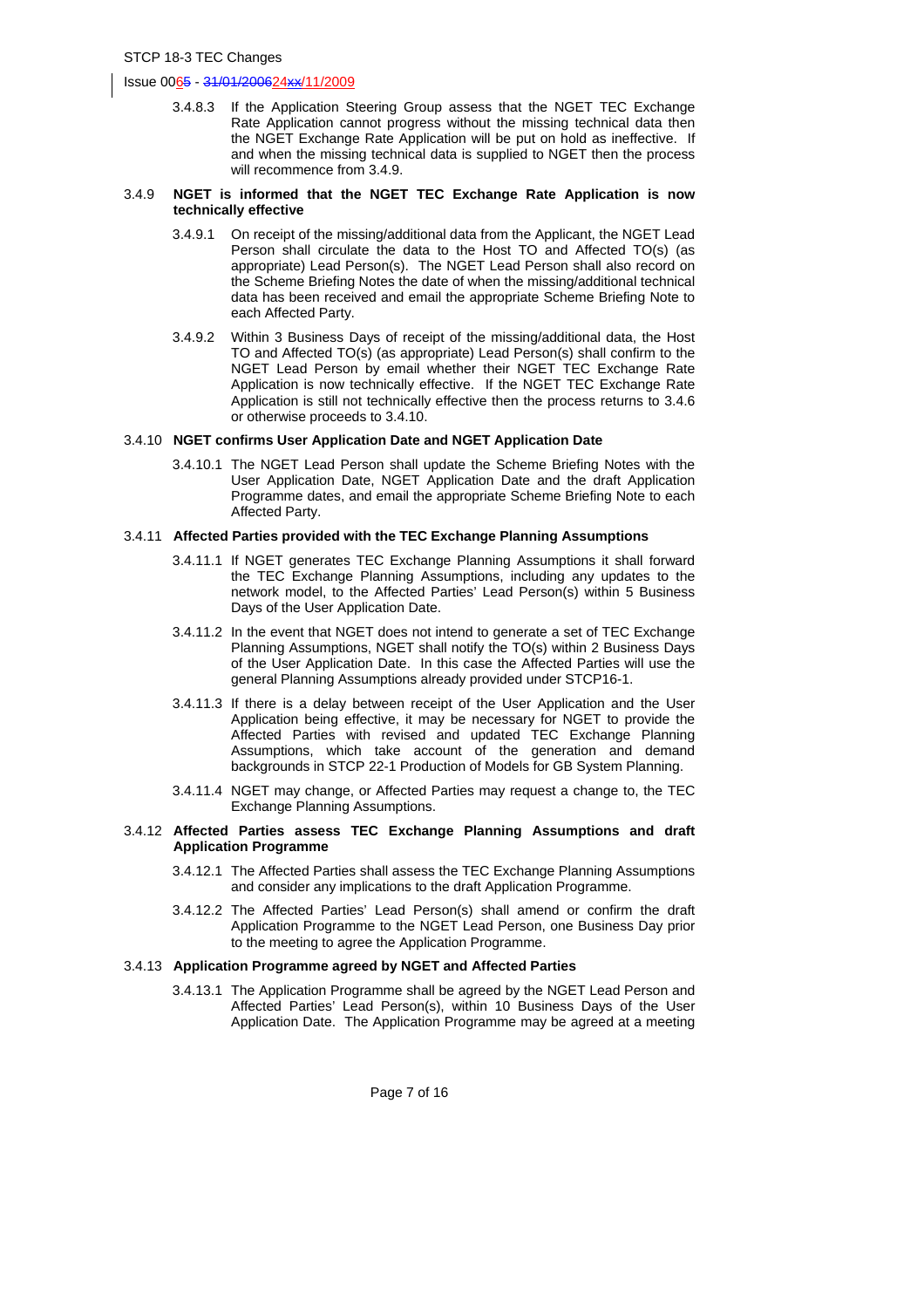of the Application Steering Group, if necessary, date fixed at step 3.4.3.2 above.

#### 3.4.14 **NGET and Affected Parties create National Electricity Transmission SystemGB models**

3.4.14.1 NGET and the Affected Parties shall each take the TEC Exchange Planning Assumptions provided by NGET in step 3.4.11, together with the relevant network models and create a series of consistent GB models in accordance with STCP22-1 Production of Models for National Electricity Transmission **GB-System Planning.** 

#### **3.4.15 Affected Parties assess the impact of the NGET TEC Exchange Rate Application**

- 3.4.15.1 The Affected Parties shall assess how much of an increase in TEC could be accommodated at the Increasing User's site, whilst still retaining a SQSS compliant system, as a result of a specific decrease in TEC at the Decreasing User's Site. The Affected Parties shall carry out the assessment in accordance with the Application Programme.
- 3.4.15.2 The Affected Parties shall discuss and agree their assessment as appropriate. NGET shall be included (as appropriate) in any discussions between the Affected Parties.

#### **3.4.16 NGET is provided with the TO TEC Exchange Rate**

- 3.4.16.1 Each Affected Party shall submit to NGET the TO TEC Exchange Rate resulting from their assessment by email, and hard copy by post. The timescales of the submission is to be in line with the Application Programme and STC Section D, part 3, paragraphs 3.2 and 3.3.
- 3.4.17 NGET will inform each of the Affected Parties when the change to the agreements with the Increasing User and Decreasing User is effected by sending an updated Scheme Briefing Note to them. Within 5 Business Days of receiving notification from NGET that the TEC Trade has been effected, the Host TO(s) shall update the relevant Connection Site Specifications and send a copy to NGET.

# **4 Nuclear Site Licence Provisions Agreement**

#### *4.1 General*

4.1.1 When following this process where this may interact with, impact upon or fall within the boundary of a Nuclear Site Licence holder's site, or may otherwise have any form of affect and/or implication for a nuclear power station, consideration must be given to the relevant provisions of the applicable Nuclear Site Licence Provisions Agreement, the CUSC Bilateral Connection Agreement for that site, paragraph 6.9.4 of the CUSC and Section G3 of the STCSO/TO Code to ensure compliance with all of these obligations.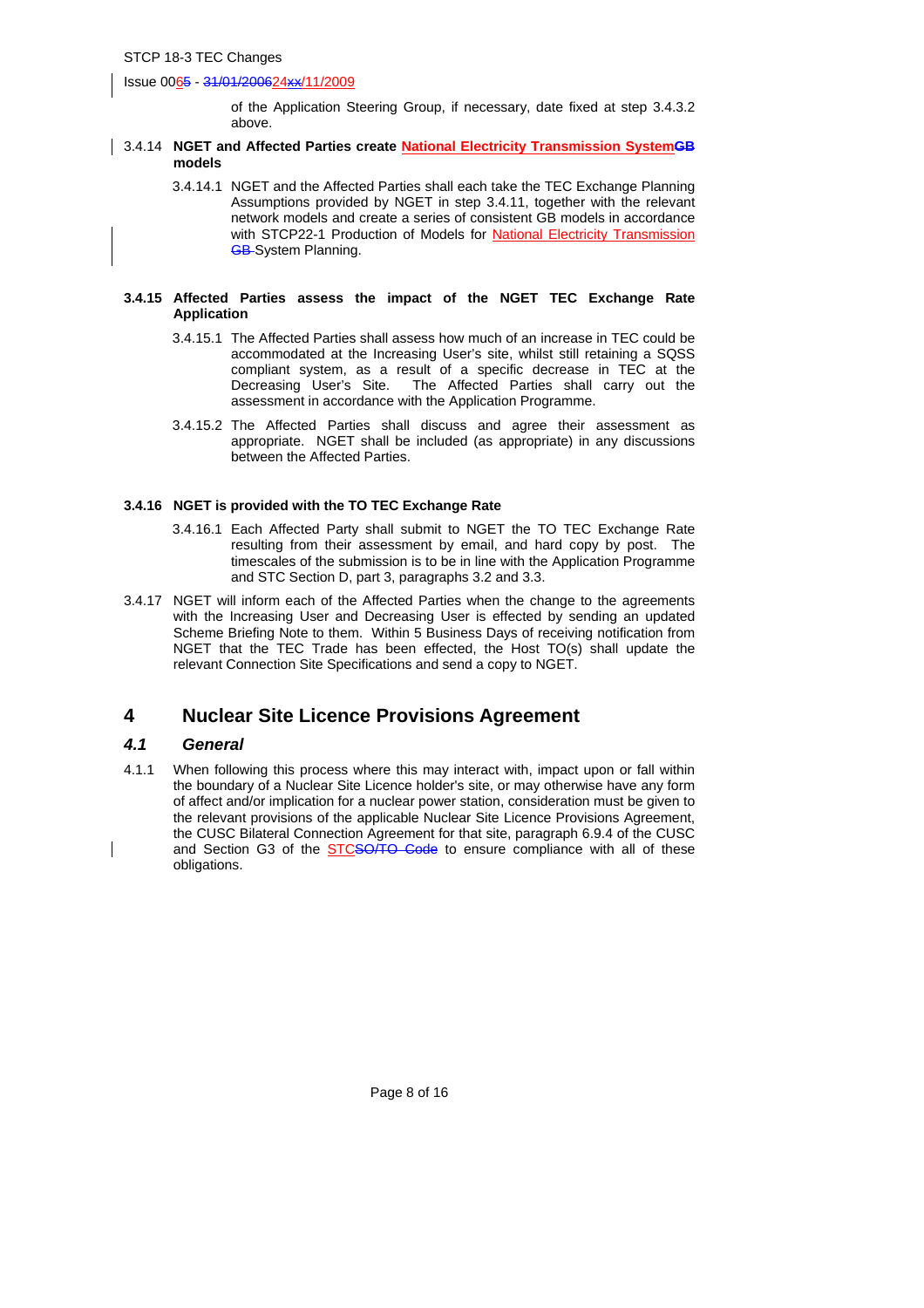# **Appendix A: Process Diagrams**

Note that the Process Diagrams shown in this Appendix A are for information only. In the event of any contradiction between the process represented in this Appendix and the process described elsewhere in this STCP, then the text elsewhere in this STCP shall prevail.



Page 9 of 16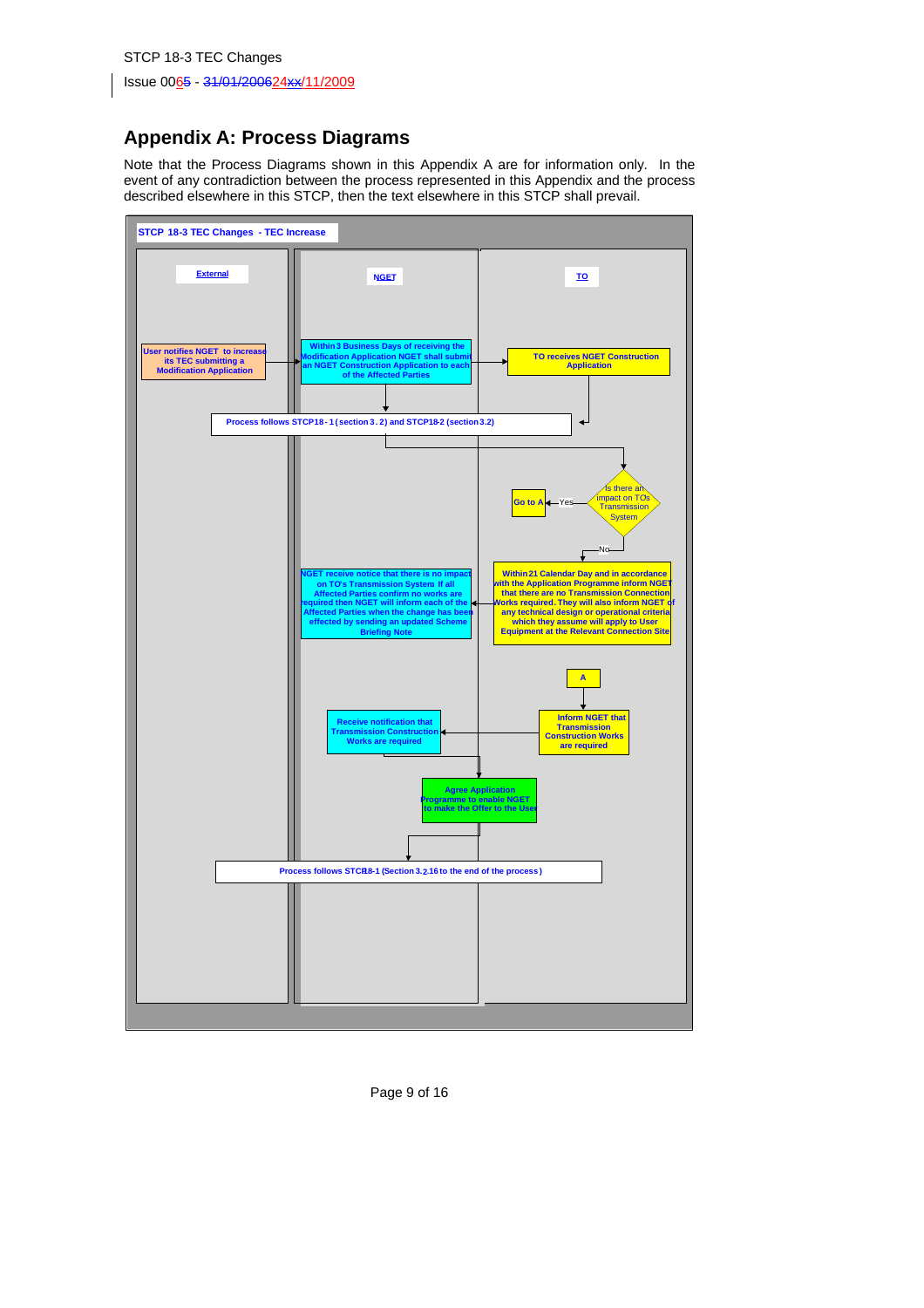Issue 0065 - 31/01/200624xx/11/2009



Page 10 of 16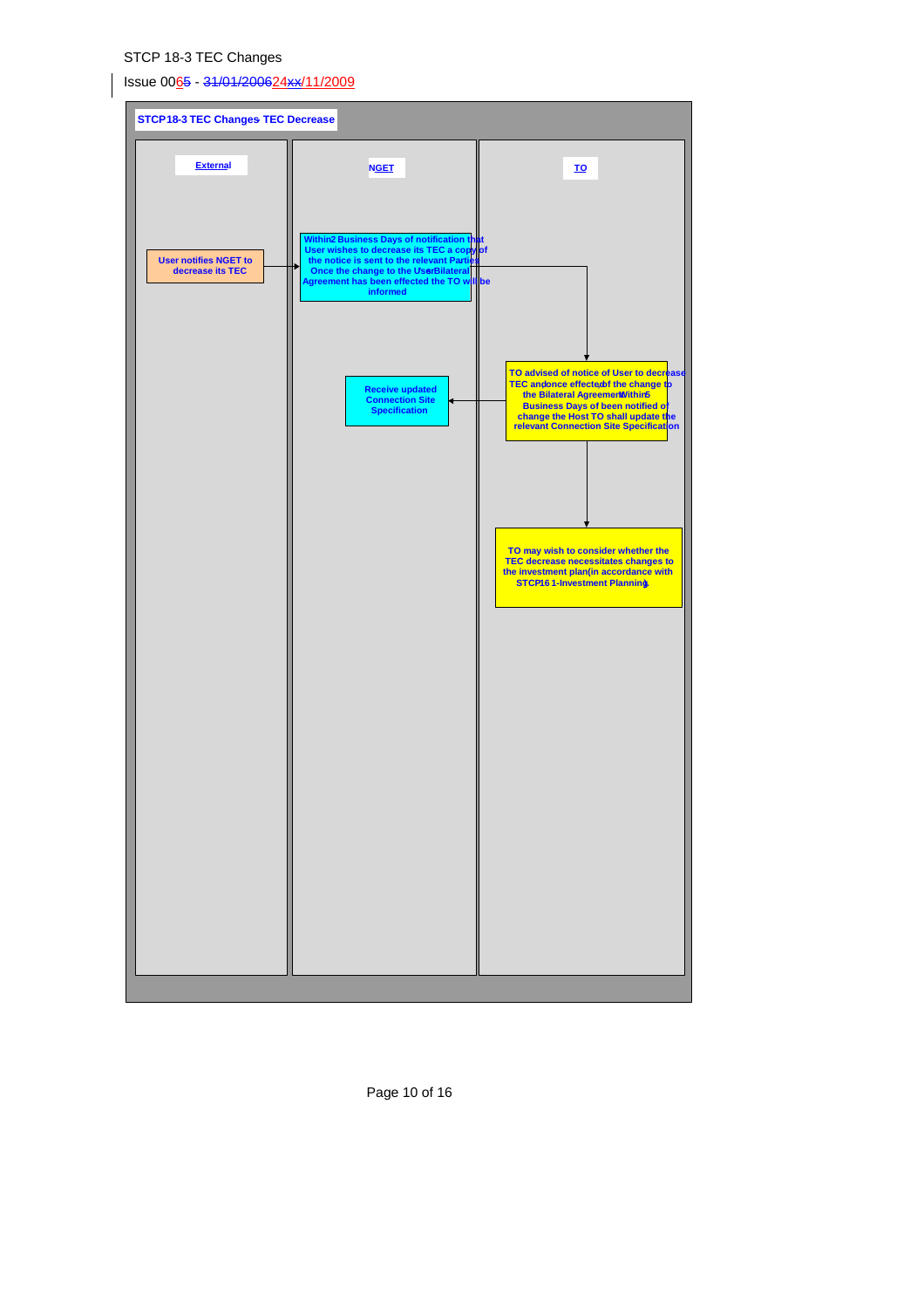# Issue 0065 - 31/01/200624xx/11/2009

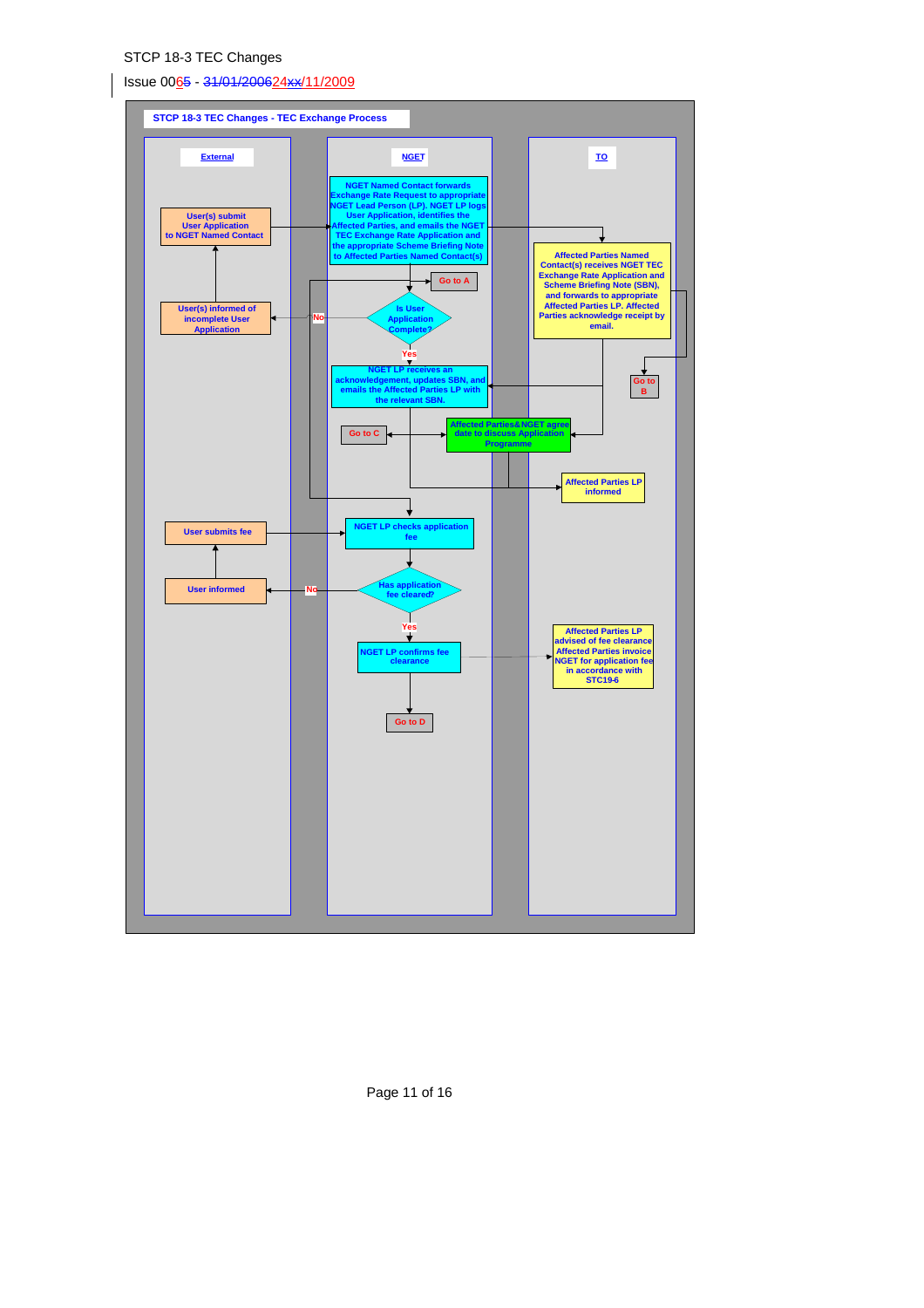Issue 0065 - 31/01/200624xx/11/2009



Page 12 of 16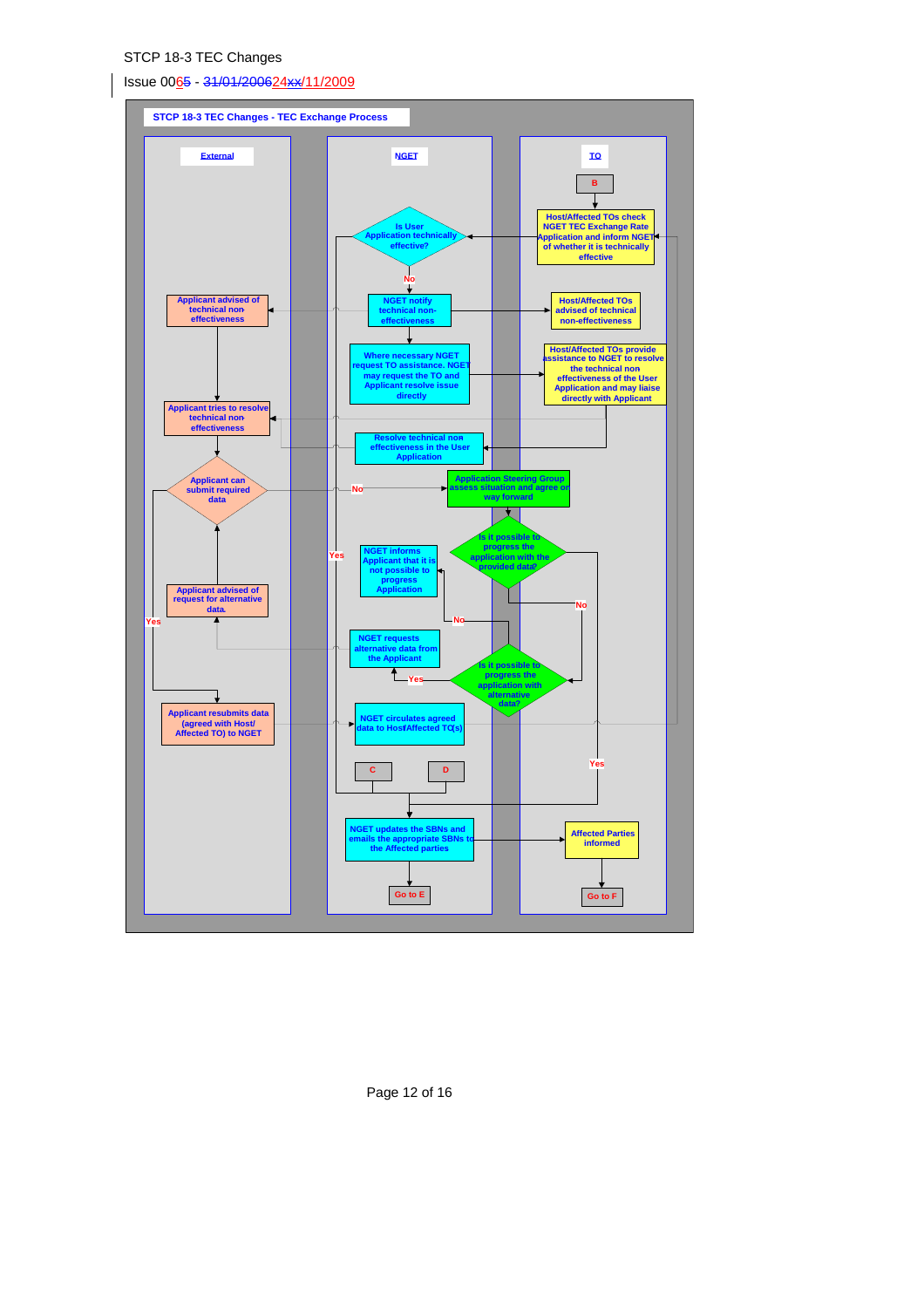Issue 0065 - 31/01/200624xx/11/2009



Page 13 of 16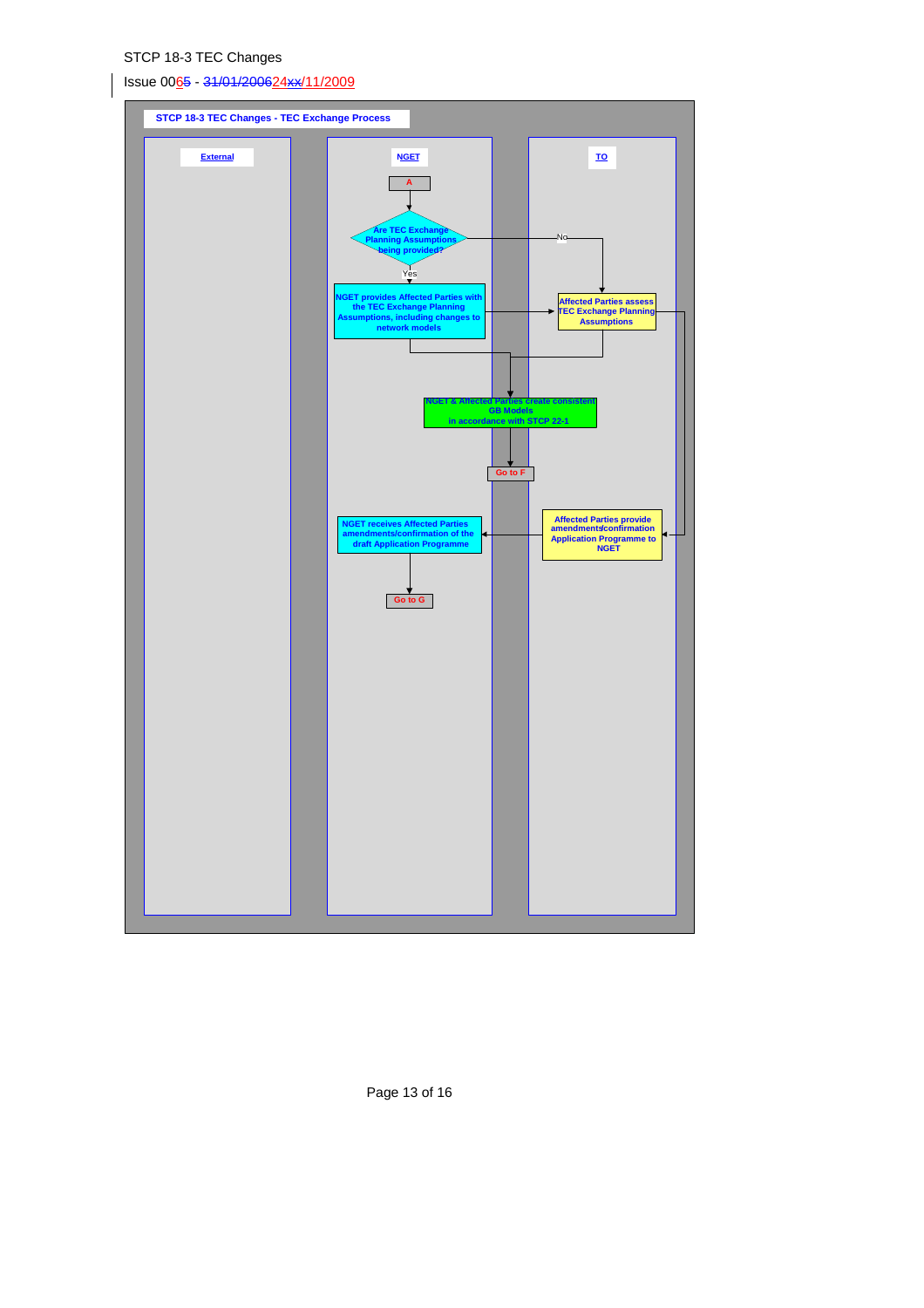Issue 0065 - 31/01/200624xx/11/2009



Page 14 of 16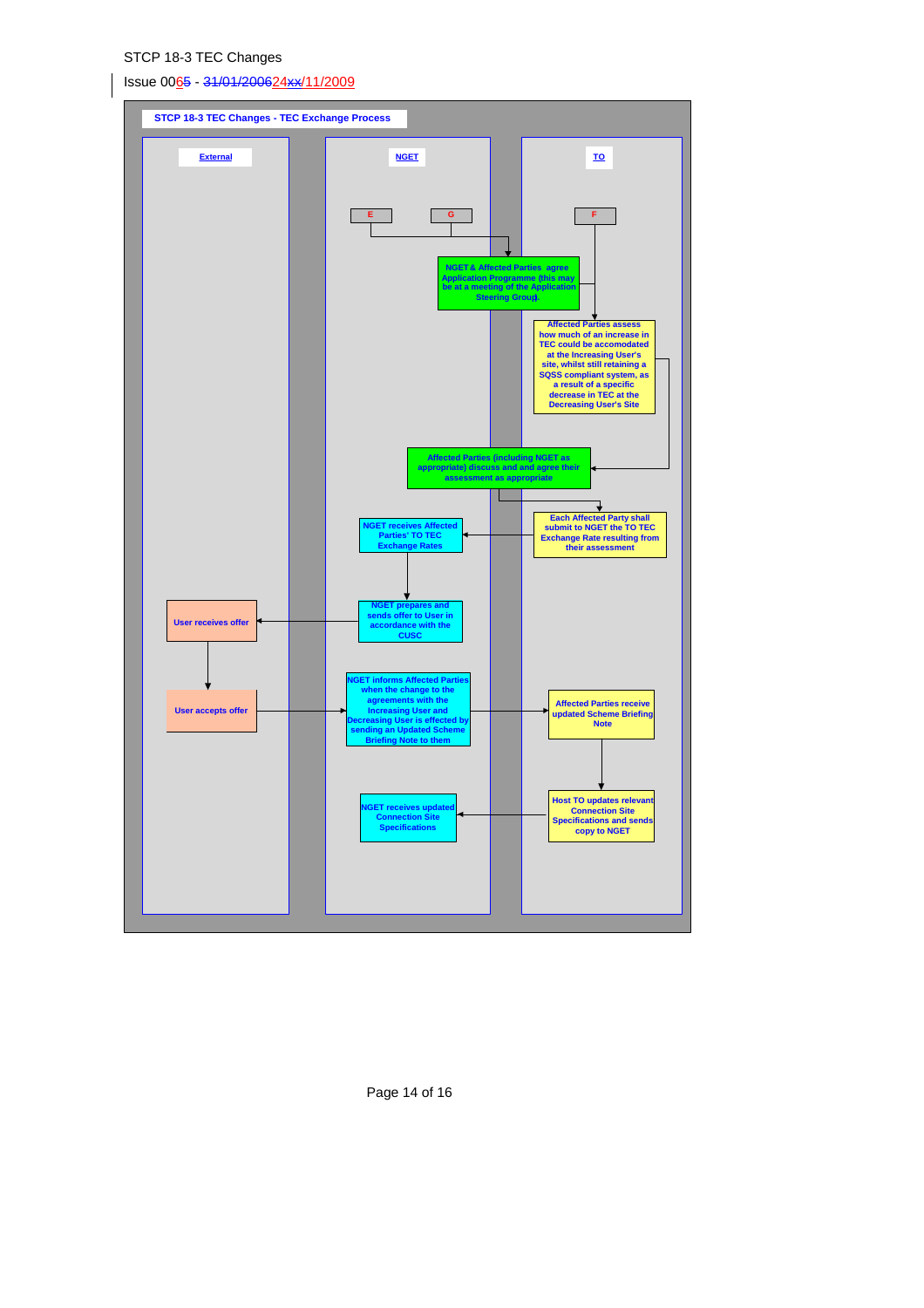Issue 0065 - 31/01/200624xx/11/2009

# *Appendix B: Abbreviations & Definitions*

# *Abbreviations*

CEC Connection Entry Capacity OFTO Offshore Transmission Owner SHETL Scottish Hydro-Electricity Transmission Ltd SPTL SP Transmission Ltd TEC Transmission Entry Capacity<br>TO Transmission Owner

Transmission Owner

# *Definitions*

**STC definitions used:** 

Authority

Business Day

Connection Site Specification

Construction Planning Assumptions

Construction Project

Decreasing User

#### GB Transmission SystemNational Electricity Transmission System

Increasing User Modification **NGET** NGET Application Date NGET Construction Application NGET TEC Exchange Rate Application Party Relevant Connection Site TEC Exchange Planning Assumptions TO Construction Agreement TO Construction Offer TO TEC Exchange Rate Transmission Connection Works Transmission System

User Application

User Application Date

User Equipment